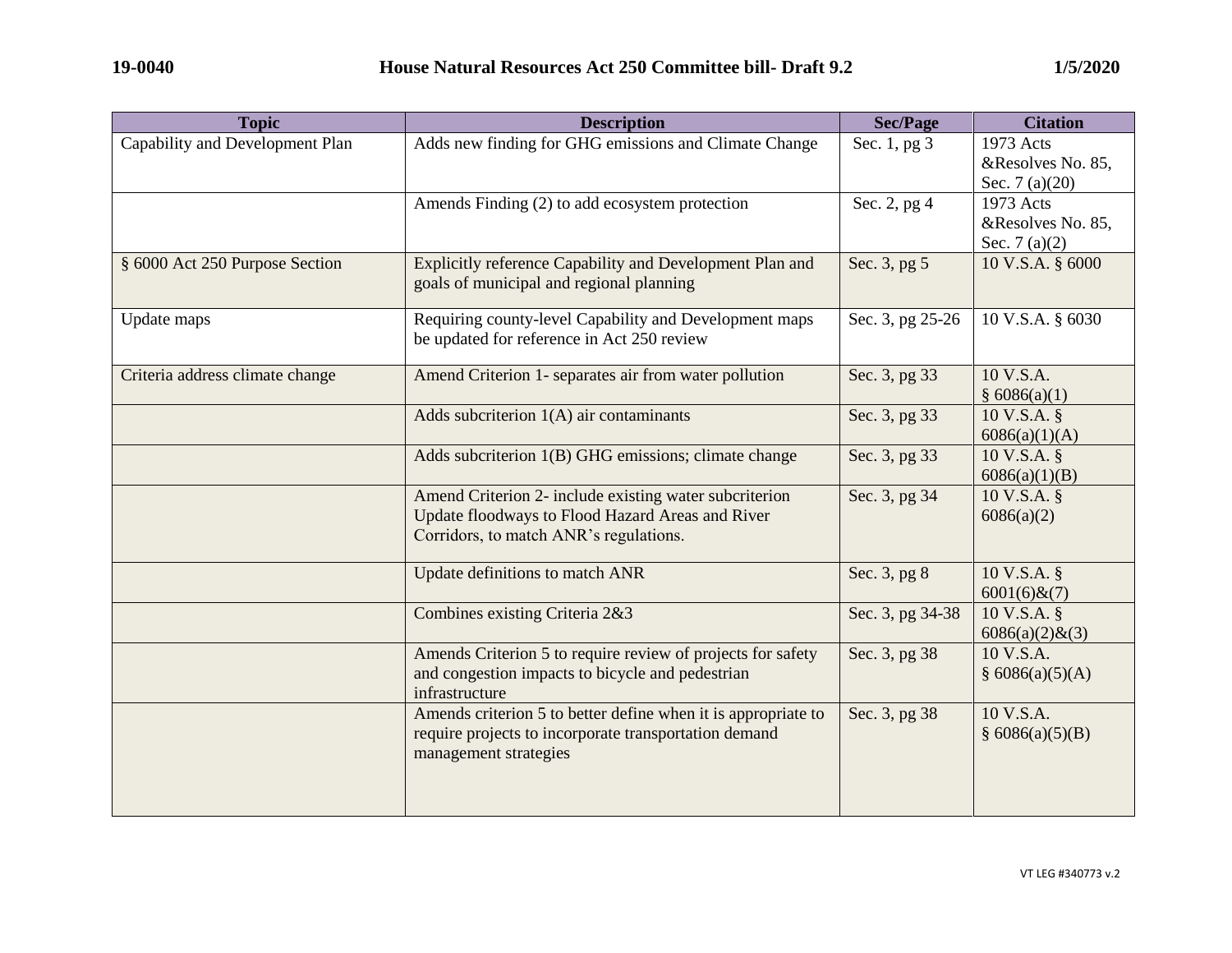|                                                | Amends Criterion 9(F) to include energy efficiency and<br>stretch codes                                                                                                                              | Sec. 3, pg 42    | 10 V.S.A. §<br>6086(a)(9)(F)     |
|------------------------------------------------|------------------------------------------------------------------------------------------------------------------------------------------------------------------------------------------------------|------------------|----------------------------------|
| Forest Fragmentation and Habitat<br>Protection | Amends Criterion 8 to add $8(B)$ (forest blocks) and $8(C)$<br>(connecting habitat) and adopts an avoid and minimize,<br>requirement for fragmentation (Committee removed<br>mitigation requirement) | Sec. 3, pg 38-41 | 10 V.S.A. §<br>6086(a)(8)(B) & C |
|                                                | Applicant has burden of persuasion under Criterion 8(A)                                                                                                                                              | Sec. 3, pg 48    | 10 V.S.A. § 6088(b)              |
|                                                | Requires ANR to include forest blocks on resource maps                                                                                                                                               | Sec. 4, 54       | 10 V.S.A. § 127                  |
| Interstate Interchange protection              | Adds Criterion 9(I) to protect areas in interstate interchanges<br>that are outside of existing settlements                                                                                          | Sec. 3, pg 42    | 10 V.S.A. §<br>6086(a)(9)(I)     |
|                                                | Adds a jurisdictional trigger for development within an<br>interstate interchange that is not within an existing<br>settlement                                                                       | Sec. 3, pg 7     | 10 V.S.A.<br>§ 6001(3)(A)(xi)    |
|                                                | Adds definition of "Interchange area"                                                                                                                                                                | Sec. 3, pg 13    | 10 V.S.A. §<br>6001(47)          |
|                                                | Permits can be denied under the traffic criterion (5) if in an<br>interchange area                                                                                                                   | Sec. 3, pg 48    | 10 V.S.A. § 6087                 |
| Criterion 9(K)                                 | Update public investment criterion to include forms of<br>public investments that have developed since 1970                                                                                          | Sec. 3, pg 43    | 10 V.S.A.<br>§ 6086(a)(9)(K)     |
| <b>Regional Plans</b>                          | Requiring regional plans be approved as consistent with the<br>statutory planning goals                                                                                                              | Sec. 7, pg 57    | 24 V.S.A. § 4348                 |
|                                                | Clarifying in Criterion 10 that regional plan provisions apply<br>to a project if they meet the same standard of specificity<br>applicable to statutes.                                              | Sec. 3, pg 44    | 10 V.S.A. §<br>6086(a)(10)       |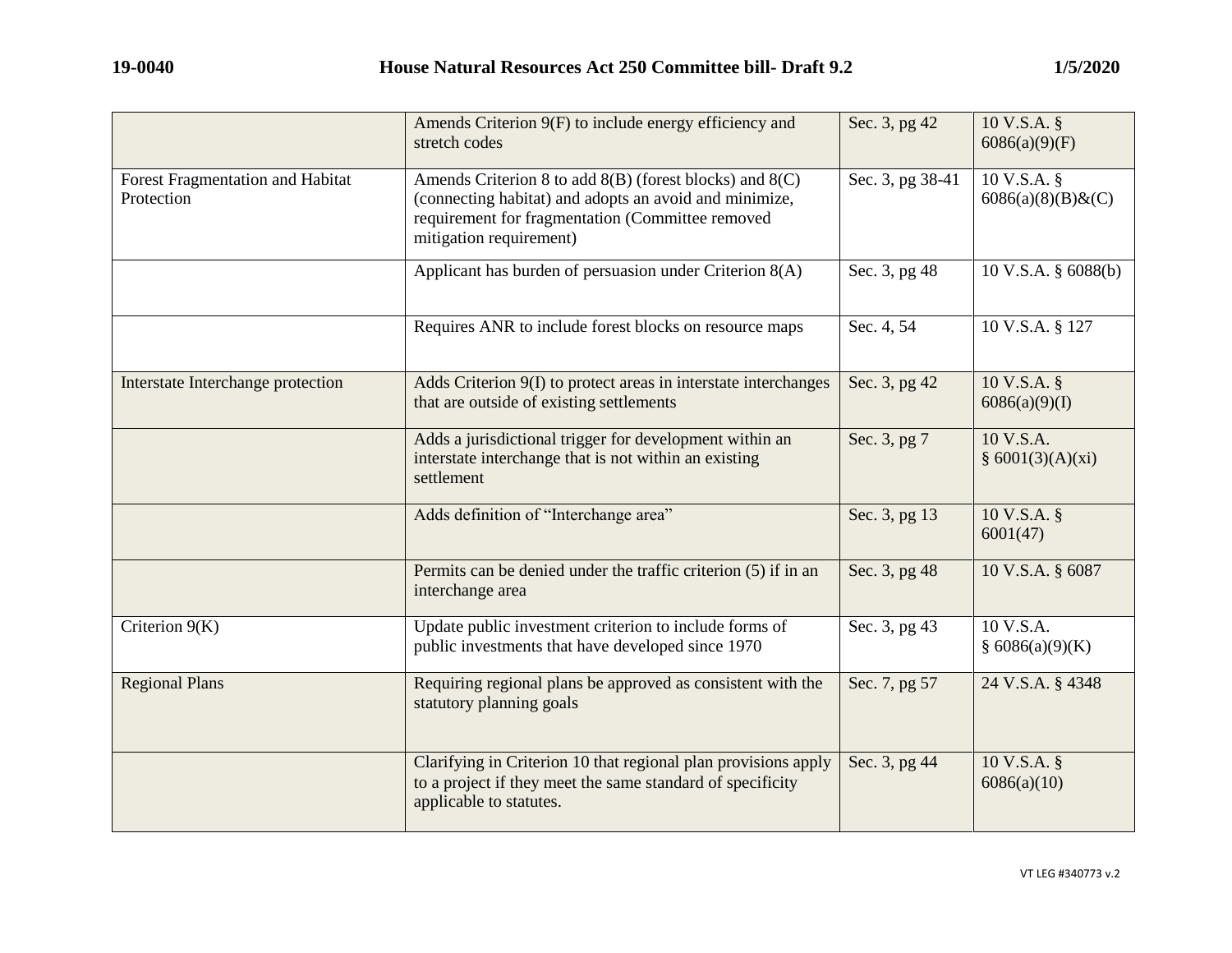|                             | Requires that regional plans include the location of critical<br>resource areas                                                                                                                                                                                                                                                                                                                                                                                                                                                                                                                      | Sec. 8, pg 59              | 24 V.S.A.<br>\$4348a(a)(G)                       |
|-----------------------------|------------------------------------------------------------------------------------------------------------------------------------------------------------------------------------------------------------------------------------------------------------------------------------------------------------------------------------------------------------------------------------------------------------------------------------------------------------------------------------------------------------------------------------------------------------------------------------------------------|----------------------------|--------------------------------------------------|
| <b>Municipal Plans</b>      | Requiring municipal plans to be consistent with statutory<br>goals for municipal and regional planning                                                                                                                                                                                                                                                                                                                                                                                                                                                                                               | Sec. 9, 59                 | 24 V.S.A. § 4382 (a)                             |
|                             | Amends Criterion 10 so that to be used in Act 250, the plans<br>must obtain approval from RPC                                                                                                                                                                                                                                                                                                                                                                                                                                                                                                        | Sec. 3, pg 44              | 10 V.S.A. §<br>6086(a)(10)                       |
| Road Rule                   | Adds the "Road Rule" as a jurisdictional trigger                                                                                                                                                                                                                                                                                                                                                                                                                                                                                                                                                     | Sec. 3, pg 7               | 10 V.S.A.<br>§ 6001(3)(A)(xii)                   |
| Multi-tier jurisdiction     | As part of a balancing of interests to support economic<br>development in compact centers while promoting a rural<br>countryside and protecting important natural resources,<br>amending jurisdiction to allow municipalities to ensure<br>compliance with the criteria in centers receiving an<br>enhanced designation under 24 V.S.A. chapter 76A and<br>increasing Act 250 jurisdiction in critical resource areas and<br>at interstate interchanges. Because the designation under 24<br>V.S.A. chapter 76A would affect jurisdiction, the bill<br>provides for appeal of designation decisions. |                            |                                                  |
|                             | Critical Resource Areas: adds definition; any development<br>within an area containing specific natural features is subject<br>to Act 250 jurisdiction                                                                                                                                                                                                                                                                                                                                                                                                                                               | Sec. 3, pg 6, 7,<br>10, 12 | 10 V.S.A. § 6001                                 |
|                             | Rural and Working Lands: development or subdivisions<br>within these areas is triggered depending on the number of<br>acres or lots involved                                                                                                                                                                                                                                                                                                                                                                                                                                                         | Sec. 3, pg 6, 9            | $10 V.S.A.$ §<br>$6001(3)(A)(iii)$ ,<br>6001(19) |
| <b>Enhanced Designation</b> | Establish an Enhanced Designation: municipality with<br>designated downtown, village centers, new town center,<br>growth centers eligible to apply; municipality must<br>demonstrate: its bylaws comply with Act 250 criteria, that it<br>has the capability to review development for compliance,                                                                                                                                                                                                                                                                                                   | Sec. 5, pg 55              | 24 V.S.A. § 2793f                                |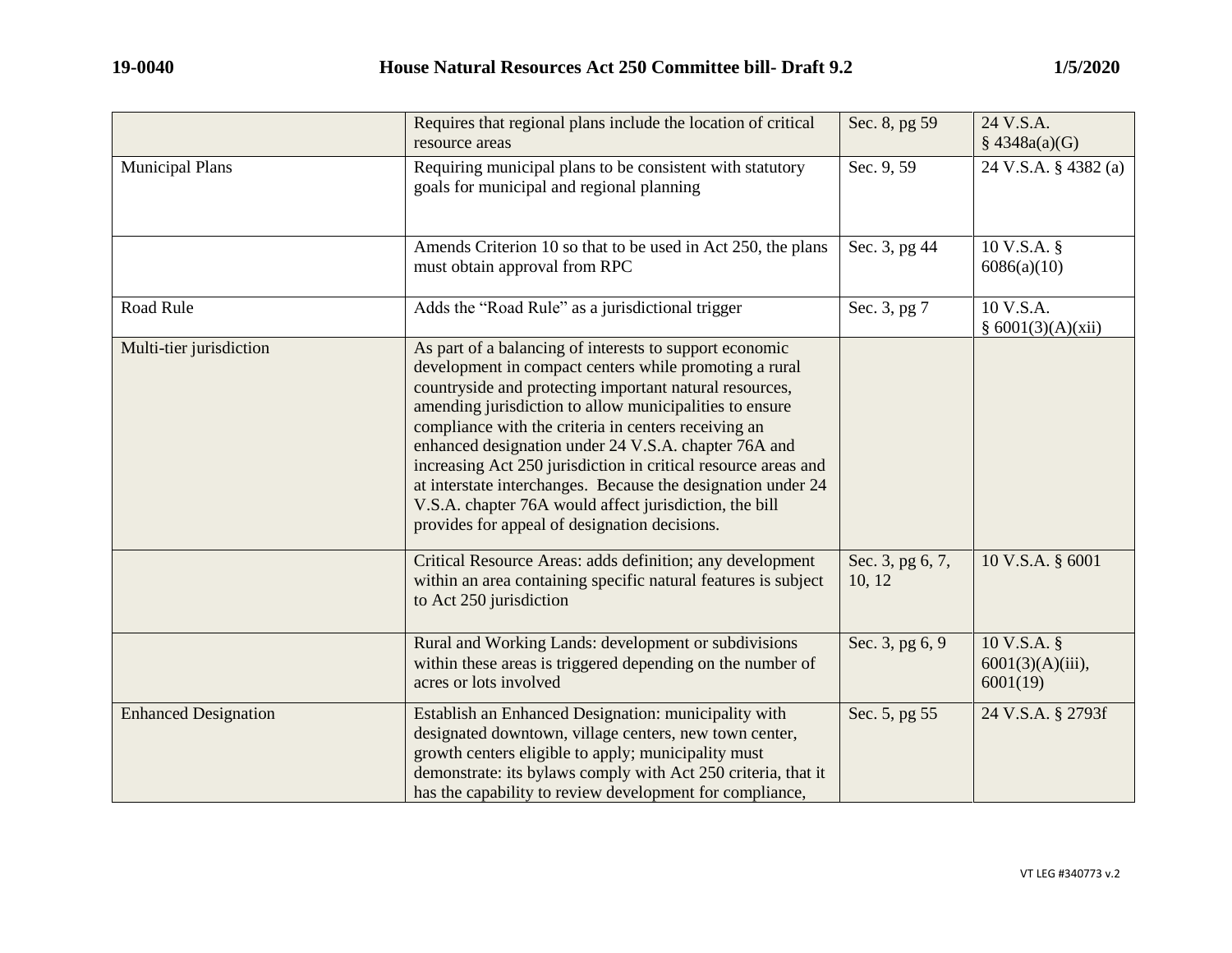|                                  | identify critical resources areas; State Board grants<br>designation                                                                                                                                                                                                                                                                        |                                            |                                                                    |
|----------------------------------|---------------------------------------------------------------------------------------------------------------------------------------------------------------------------------------------------------------------------------------------------------------------------------------------------------------------------------------------|--------------------------------------------|--------------------------------------------------------------------|
|                                  | Enhanced Designation decisions appealable to VERB                                                                                                                                                                                                                                                                                           | Sec. 6, pg 56                              | 24 V.S.A. § 2798                                                   |
|                                  | Exempts projects within areas with enhanced designation                                                                                                                                                                                                                                                                                     | Sec. 3, pg 8                               | 10 V.S.A.<br>§ 6001(3)(D)(iii)                                     |
|                                  | Repeal of exemption for farming, logging, and forestry in<br><b>CRA</b>                                                                                                                                                                                                                                                                     | Sec. 3, pg 6                               | 10 V.S.A. §<br>6001(3)(A)(vi)                                      |
| Definition of Commercial Purpose | Clarifying the definition of "commercial purpose" so that it<br>is not necessary to determine whether monies received are<br>essential to sustain a project.                                                                                                                                                                                | Sec. 3, pg 12                              | 10 V.S.A.<br>\$6001(44)                                            |
| Development Cabinet              | Requiring the Development Cabinet to meet regularly.<br>*NOTE: § 2293 was repealed in 2019.                                                                                                                                                                                                                                                 | Sec. 17, pg 78-<br>79                      | 3 V.S.A. § 2293(b)                                                 |
| Per diem Rate                    | Increasing the per diem rate for District Commissioners to<br>\$100.                                                                                                                                                                                                                                                                        | Sec. 3, pg 24                              | 10 V.S.A. § 6028                                                   |
| Appeals/New Board                | Replacing the Natural Resources Board (NRB) with a<br>Vermont Environmental Review Board (the Board/VERB),<br>which would hear appeals from the District Commissions<br>and the Agency of Natural Resources in addition to the<br>NRB's current duties. 5 members appointed by Judicial<br>Nominating Board for 4 yr terms. Fulltime Chair. | Sec. 3, pg 14-24<br>Sec. 10-11<br>Pg 59-71 | 10 V.S.A. §§ 6021,<br>6025, 6026, 6027<br>10 V.S.A. chapter<br>219 |
|                                  | The Environmental Division of the Superior Court would<br>continue to hear enforcement and local zoning appeals.                                                                                                                                                                                                                            | Sec. 12-16<br>Pg 72-78                     | multiple                                                           |
|                                  | Assigns risk of non-persuasion to appellant in an appeal                                                                                                                                                                                                                                                                                    | Sec. 3, pg 49                              | 10 V.S.A. § 6089(b)                                                |
| Supervisory authority of permits | Reaffirming the supervisory authority in environmental<br>matters of the Board and District Commissions, in<br>accordance with the original intent of Act 250 as determined<br>by the Vermont Supreme Court.                                                                                                                                | Sec. 3, pg 22                              | 10 V.S.A. § 6027 (a)                                               |